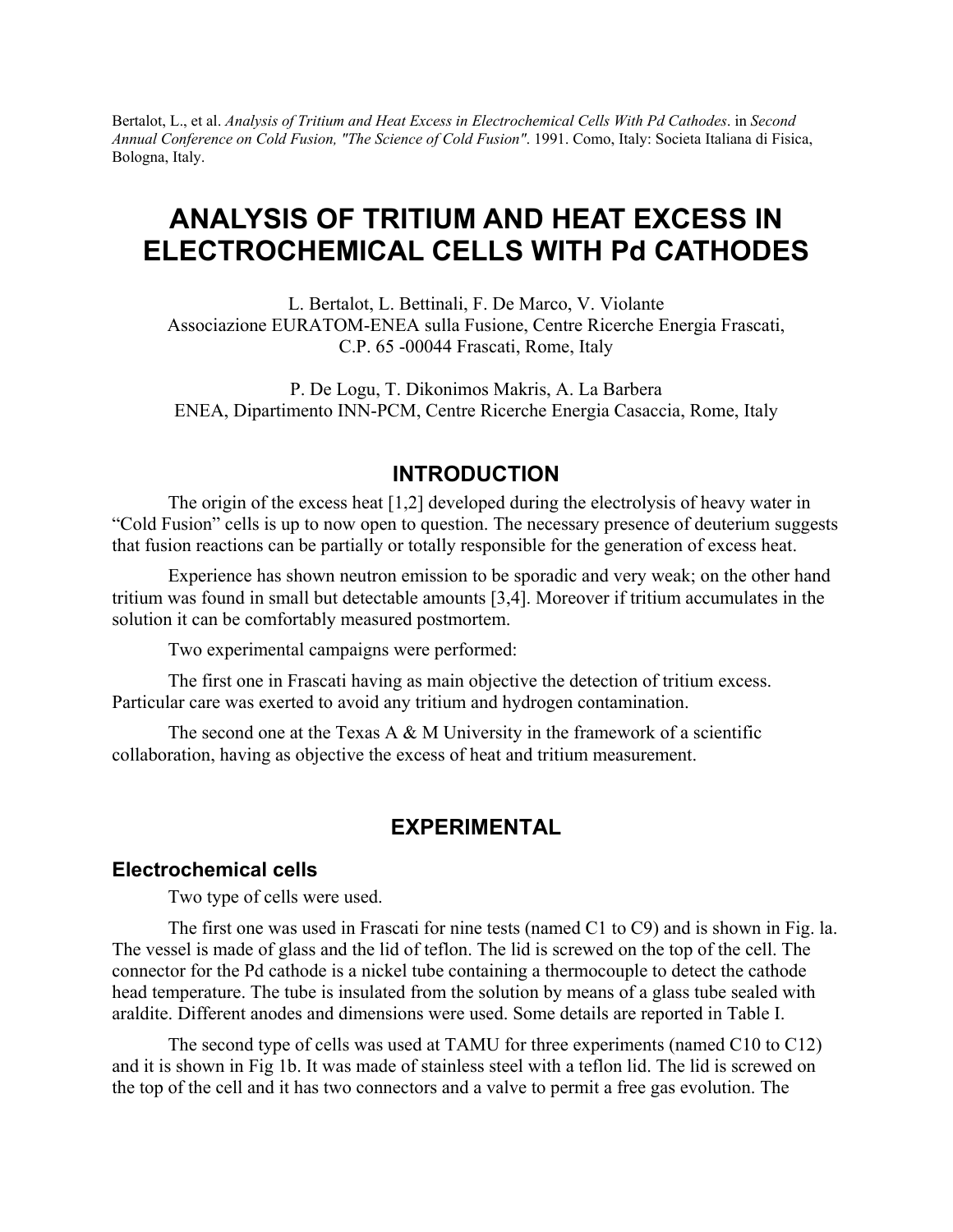connector for the Pd wire is a Pt wire spot welded and insulated from the solution by using a teflon tape wrapped around it.

All the Pd cathodes were annealed under vacuum before use. In the Frascati experiments they were treated at 1000 °C for 10 h. In the calorimetric tests the cathodes were treated at 950 °C for 1 h. In every case the Pd cathodes were washed in ethanol, rinsed in water and in heavy water just before the cell assembling. Pd wires from Engelhard 99.95% were used for the cells Cl to C4, from Johnson & Matthey 99.9997% for the cells C5 to C9 and from Alpha Product 99.997% for the cells C10 to C12. Platinum and Nickel from Carlo Erba 99.5% were used as anodes for the cells Cl to C9 and platinum from Alpha Product 99.9995% for the cells C10 to C12. Heavy water from Fluorochem Limited 99.9% atomic in deuterium for the cells Cl to C9 and from Aldrich with 99.8% atomic in deuterium for the cells C10 to C12 was used. Both had similar activity of about 185 dpm/ml. Lithium from Carlo Erba 99.9% for the cells Cl to C9 and from Aldrich 99.9% for the cells C10 to C12 was used. Deionized water for the cell C11 and Sodium deuteroxide from MSD Isotopic 99.8% atomic in deuterium for the cell C12 were used.



Fig. la - Frascati cell Fig. 1b - TAMU cell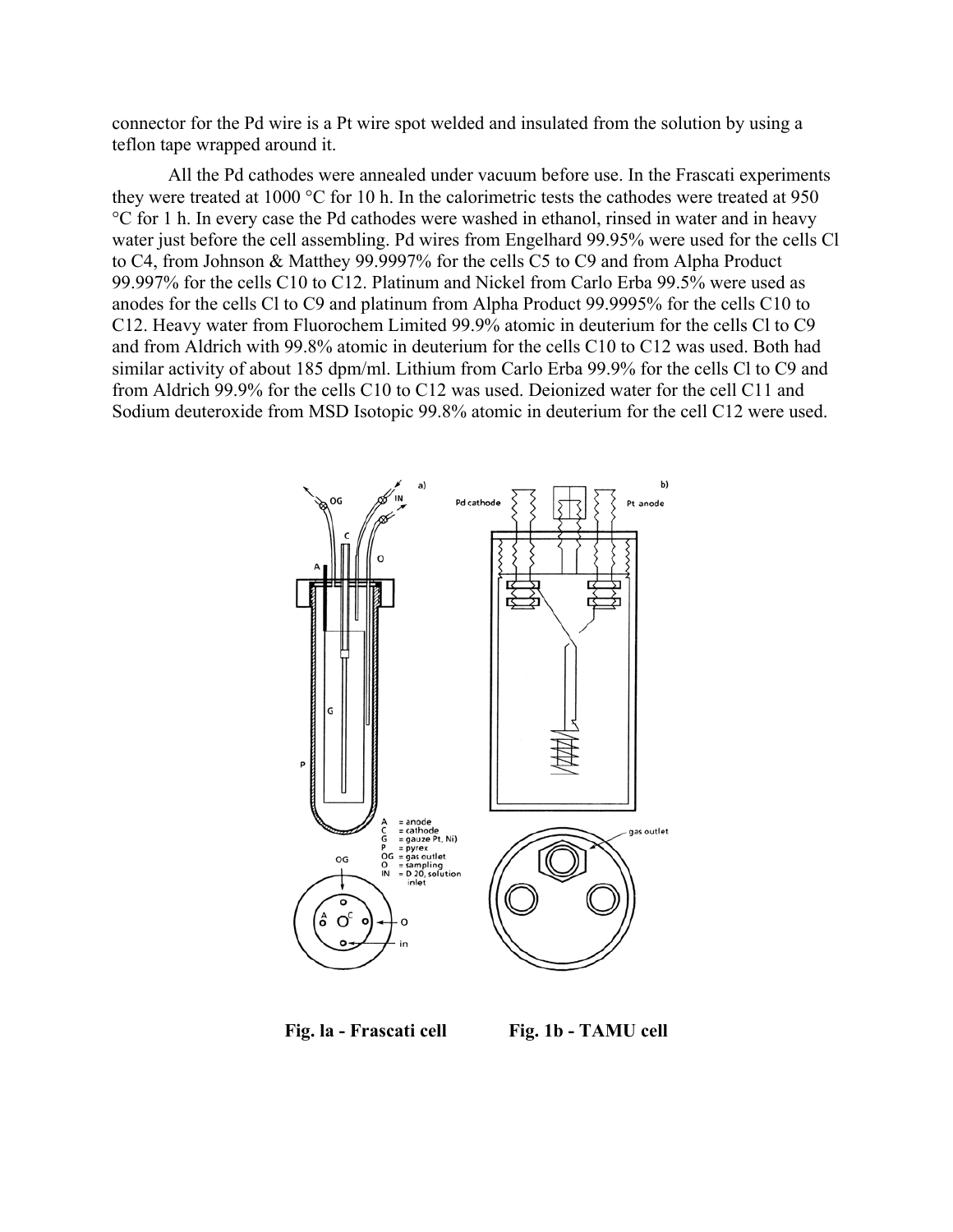### **Diagnostics**

The neutron detection equipment consists of three  ${}^{3}$ He neutron counters and a BF<sub>3</sub> counter, all embedded in polyethylene. One of the <sup>3</sup>He detectors is used to monitor the noise/background signal. The overall efficiency of the counters are in the order of  $5 \times 10^{-5}$  -  $10^{-4}$ cts/n. The minimum detectable neutron emission rate is 30 n/s at the source. No significant neutron emission rate above the minimum detectable rate has been observed in all the experiments.

The tritium measurements, within  $\pm 3\%$  error, have been carried out by means of a BETA counter 2560 XL Packard, having 33% efficiency for tritium. The background level was 4 CPM. The tritium measurements have been performed by taking into account the radiation energy spectrum emitted by the liquid scintillator.

Chemical and microstructural characterization of the cathodes was performed by using an high resolution scanning Auger spectrometer Perkin Elmer model 600.

### **Calorimetry**

A commercial available 4 cell Hart Scientific Model 8244 heat conduction calorimeter was used to measure the heat output from the electrochemical cells. It was possible to operate with 4 cells at the same time in a power range up to 2 W per cell. The calorimeter is based on the Seebeck effect. A potential proportional to a difference of temperature is generated. Such a potential is then directly proportional to the heat flow coming from the cell. All the four cells have a twin cell. The system is mounted in a large aluminum block that is submerged in a constant temperature water bath. When a temperature change occurs in the working cell, a potential is generated and registered. The twin cell design has the advantage of canceling external thermic effects. The signals of the twin cells are connected in a differential way. This connection results in a long-term stability and reproducibility of the base line. The system can easily be calibrated by means of internal resistors and 5 mW is the maximum error estimated.

| Cells          | Anodes            | Cathodes Pd wire (mm)                    | Current density $(mA/cm2)$ | Time (day) |
|----------------|-------------------|------------------------------------------|----------------------------|------------|
| Cl             | $Pt^{(a)}$        | $1 \times 37^{(d)}$                      | 100-700                    | 46         |
| C <sub>2</sub> | Ni <sup>(a)</sup> | $0.5 \times 82^{(d)}$                    | 100-700                    | 36         |
| C <sub>3</sub> | Ni <sup>(a)</sup> | as $C2(d)$                               | 100-700                    | 34         |
| C <sub>4</sub> | Ni <sup>(a)</sup> | as $C2^{\overline{d}}$                   | 100-1200                   | 33         |
| C <sub>5</sub> | Ni <sup>(a)</sup> | Tube = $6.3^{(e)} \times 82 \times 0.15$ | 100                        | 16         |
| C6             | $Pt^{(b)}$        | $\text{AsC5}^{(e)}$                      | 60                         | 84         |
| C7             | $Pt^{(b)}$        | as $C2^{\overline{e}}$                   | 100-650                    | 66         |
| C8             | $Pt^{(b)}$        | as $C2^{(e)}$                            | 100-650                    | 82         |
| C9             | $Pt^{(b)}$        | $\text{AsC2}^{(e)}$                      | 100-650                    | 82         |
| C10            | $Pt^{(c)}$        | $0.5 \times 10^{(1)}$                    | 500-950                    | 62         |
| C11            | $Pt^{(c)}$        | as $C10^{(t)}$                           | 600-800                    | 60         |
| C12            | $Pt^{(c)}$        | as $C10^{(f)}$                           | 600                        | 48         |

(a) Gauze and (b) Coil from Carlo Erba. (c) Coil and (f) from Alpha Product. (d) from Engelhard (e) from Johnson and Matthey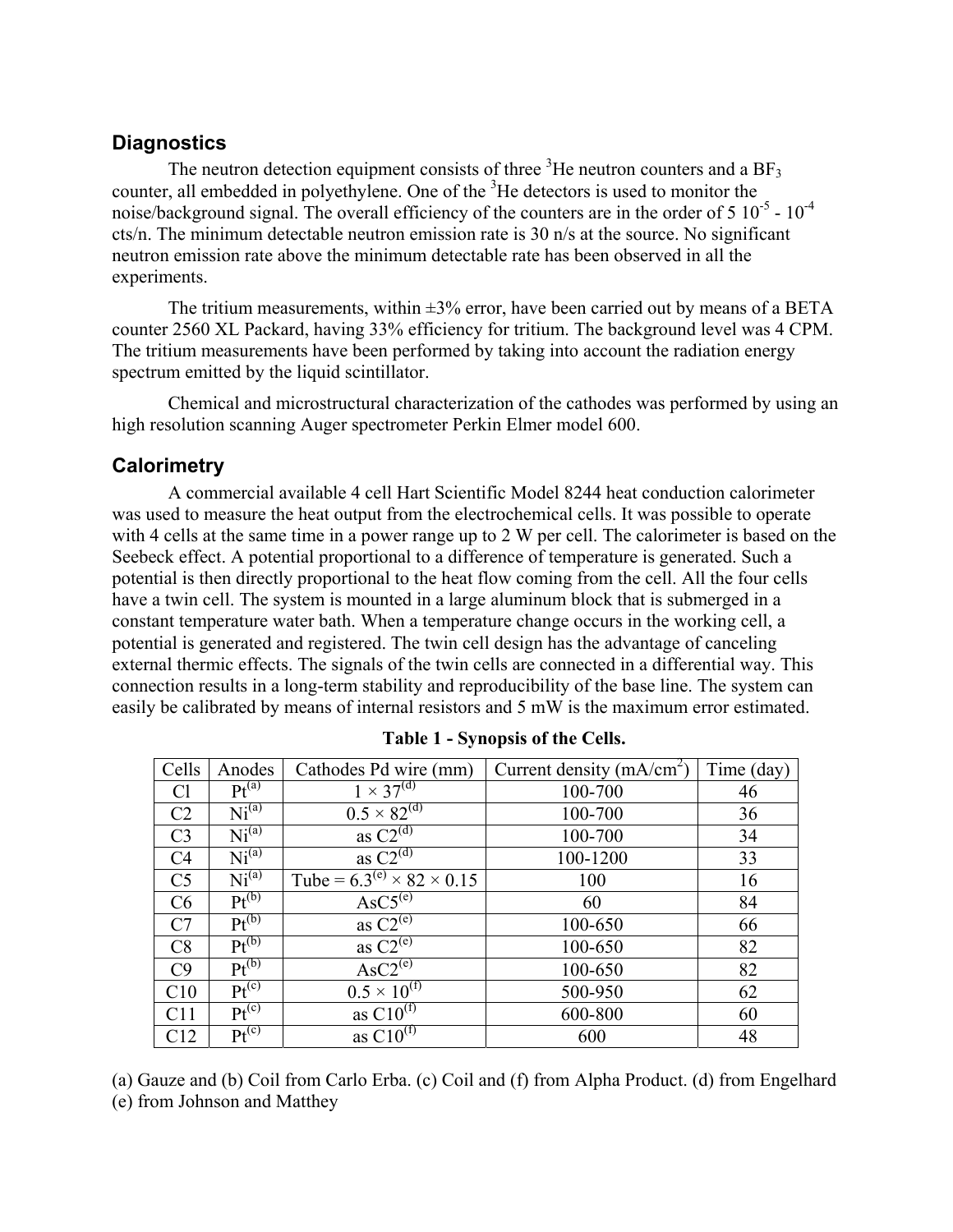

**Fig.2 - Tritium enrichment vs time in C3** 



**Fig. 3a – Onset of the excess heat** 



**Fig. 3b - End of the excess heat production**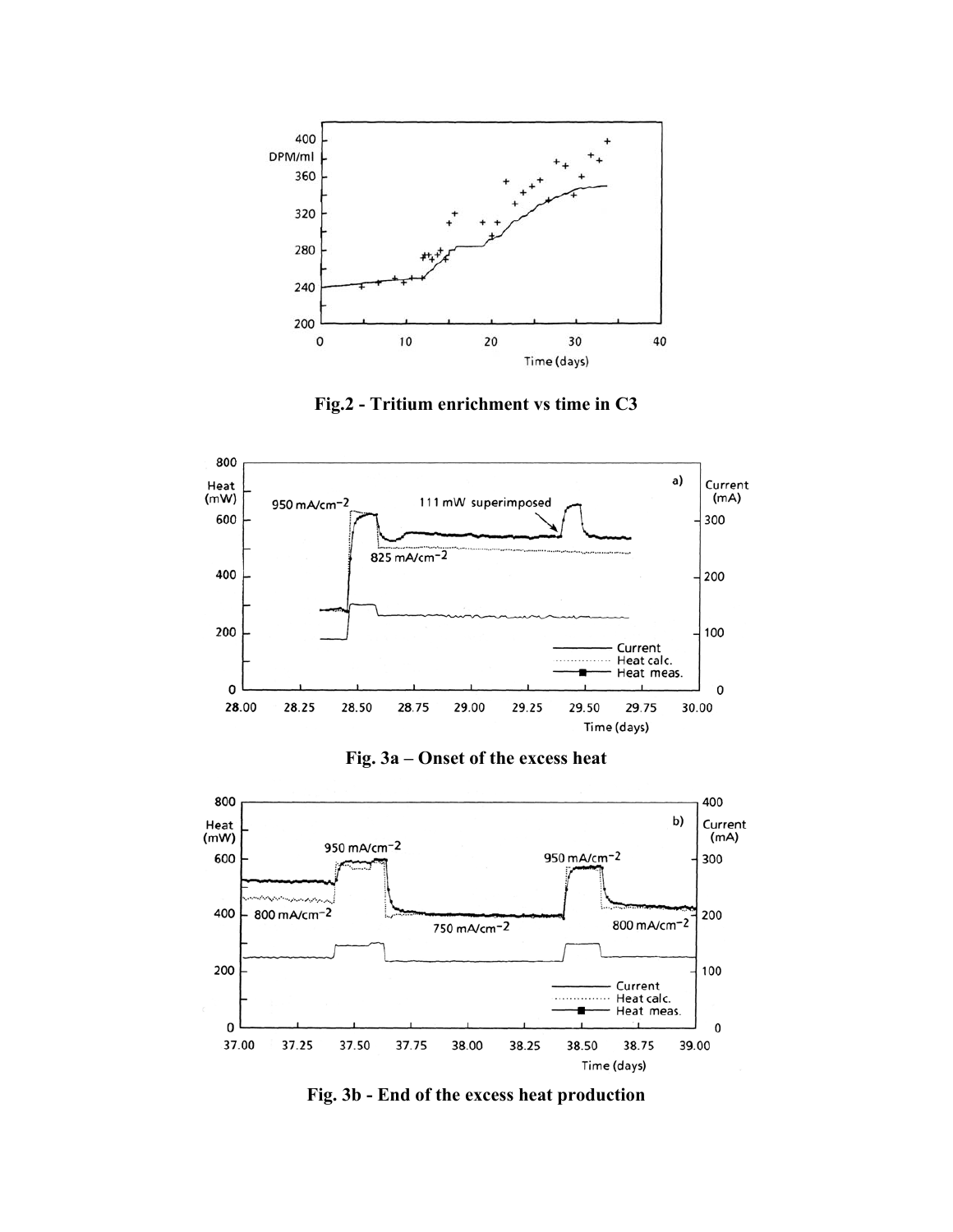# **RESULTS AND DISCUSSION**

#### **Tritium measurement**

The tritium measurement relative to the cell C3 is shown in Fig. 2. The continuous line shows the isotopic tritium enrichment by assuming 2 as separation factor. The content of tritium in all the experiments is in agreement with the expected isotopic enrichment even if the behaviour of the single cells is different on a day to day basis. In two of them sharp, short (<12h) increases occurred a few times, that can be fitted with a separation factor larger than 5.

#### **Heat Measurement**

One cell put of three gave an excess of heat (cell C10). In Fig. 3a and 3b two diagrams relative to heat versus time are shown. The cell was first operated for about 23 days by imposing different current densities and applying current pulses up to  $1.4$  A/cm<sup>2</sup> (for a maximum time of 30 min). During the following five days the cell was maintained at 600 mA/cm2 . Then the current density was enhanced up to  $950 \text{ mA/cm}^2$  for three hours (i.e. the relaxation time of the calorimeter) and then decreased at 850 mA/cm<sup>2</sup>. After three hours an excess of heat generation rate of about 50 mW was detected.

To verify if the system were working well 111 mW were superimposed by means of the internal resistor and after three hours exactly 111 mW more were measured (see Fig. 3a). The excess of heat generation rate lasted about 10 days, at that moment the current density was again increased up to 950 mA/cm<sup>2</sup> for a time and then decreased at 750 mA/cm<sup>2</sup>: the excess heat generation disappeared (see Fig. 3b). During the 10 days such excess ranged between 50 and 80 mW, that means 12-20% of the power input. The total energy produced was about 57 kJ ( $>200$ ) MJ/mol Pd). During the last three days of excess of heat generation rate, the gas evolution was several times measured by means of a flow meter to verify if any recombination took place. The result was  $100\% \pm 5\%$  of the expected flow rate. To produce an excess of heat of about 50-80 mW a recombination of 25-40% should be considered, which is rather far from the gas evolution measured.

### **Auger analysis**

Semiquantitative Auger analysis performed on cathodes has shown a thick scale of about 200-300 Å mainly constituted of Oxygen, Iron and Calcium and lesser quantity of Copper, Platinum, Silicon and Carbon. Similar contaminants have been found on cathodes used at TAMU and at Frascati.

# **CONCLUSIONS**

- Nine cells were set up in Frascati aimed to detect tritium as the indicator for D-D fusion, while trying to avoid contamination.
- No tritium above the electrochemical isotopic enrichment was found.